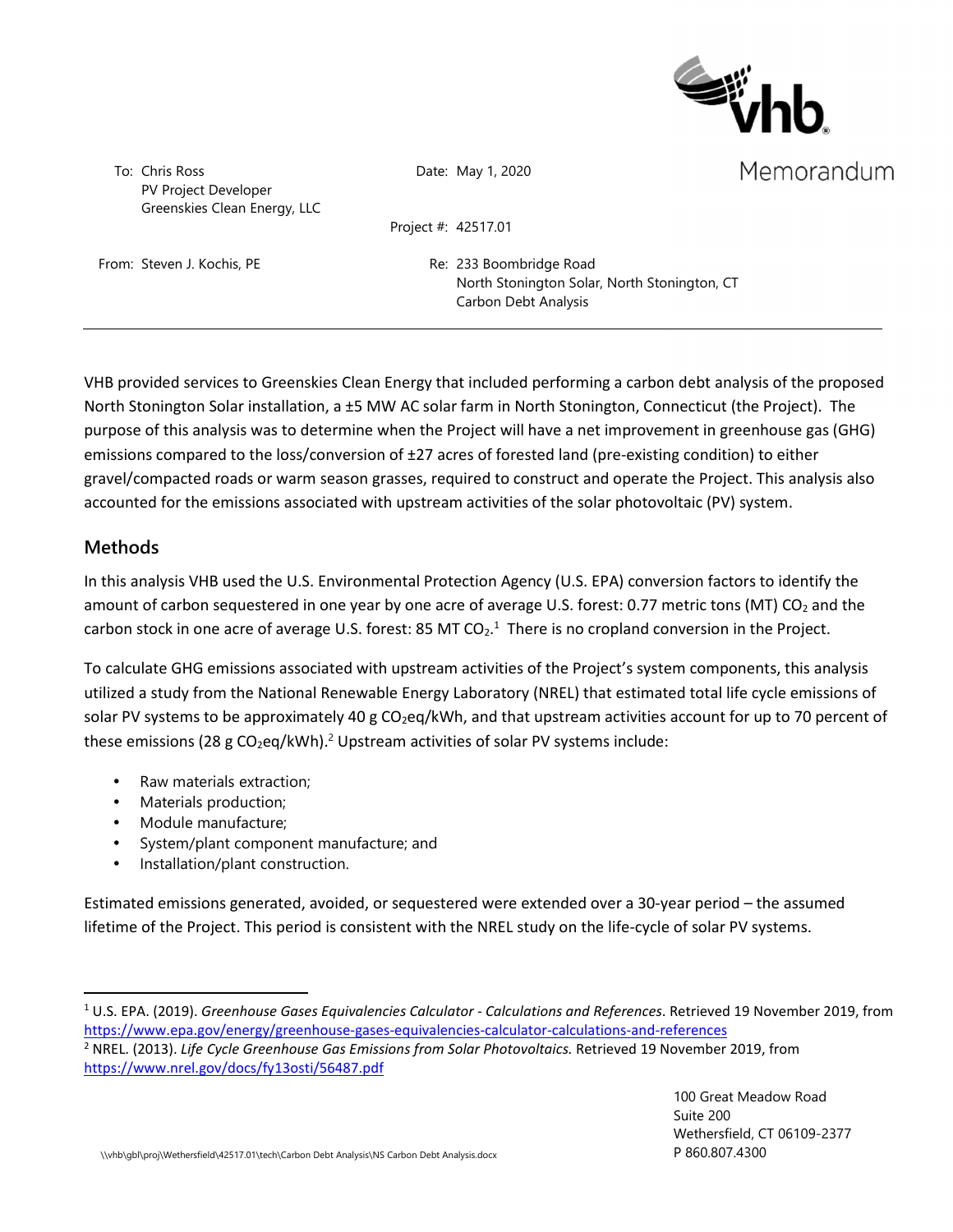Ref: 42517.01 May 1, 2020 Page 2

## **Findings**

The carbon debt of the Project is estimated to be  $10,061$  MT CO<sub>2</sub>eq over a period of 30 years. This figure includes:

- Tree removal (30-year sequestration loss): 624 MT  $CO<sub>2</sub>$ ;
- Tree removal (one-time release of carbon stock): 2,295 MT  $CO<sub>2</sub>$ ; and
- Upstream activities of solar PV system:  $7,142$  MT CO<sub>2</sub>eq.

The Project is expected to produce 8,502 MWh of energy in its first year of operation. Using emission factors provided by the U.S. EPA specific to the Project's eGrid region (NPCC New England),<sup>3</sup> the estimated annual emissions avoided by the Project is anticipated to be 3,781 MT CO<sub>2</sub>eq. The attachment provides GHG emissions equivalencies for this estimate. For example, the Project's estimated annual emissions avoidance is equivalent to GHG emissions from 817 passenger vehicles driven for one year or  $CO<sub>2</sub>$  emissions from 436 homes' energy use for one year.<sup>4</sup>

**Anticipating a carbon debt of 10,061 MT CO2eq and annual PV production benefits of 3,781 MT CO2eq, it would take the Project 2.67 years (or nearly 32 months) to have a net improvement with respect to GHG emissions.** 

<sup>&</sup>lt;sup>3</sup> U.S. EPA. (2016). eGrid Summary Tables 2016. Retrieved 19 November 2019, from https://www.epa.gov/sites/production/files/2018-02/documents/egrid2016\_summarytables.pdf

<sup>4</sup> U.S. EPA. (2019). Greenhouse Gas Equivalencies Calculator. Retrieved 19 November 2019, from https://www.epa.gov/energy/greenhouse-gas-equivalencies-calculator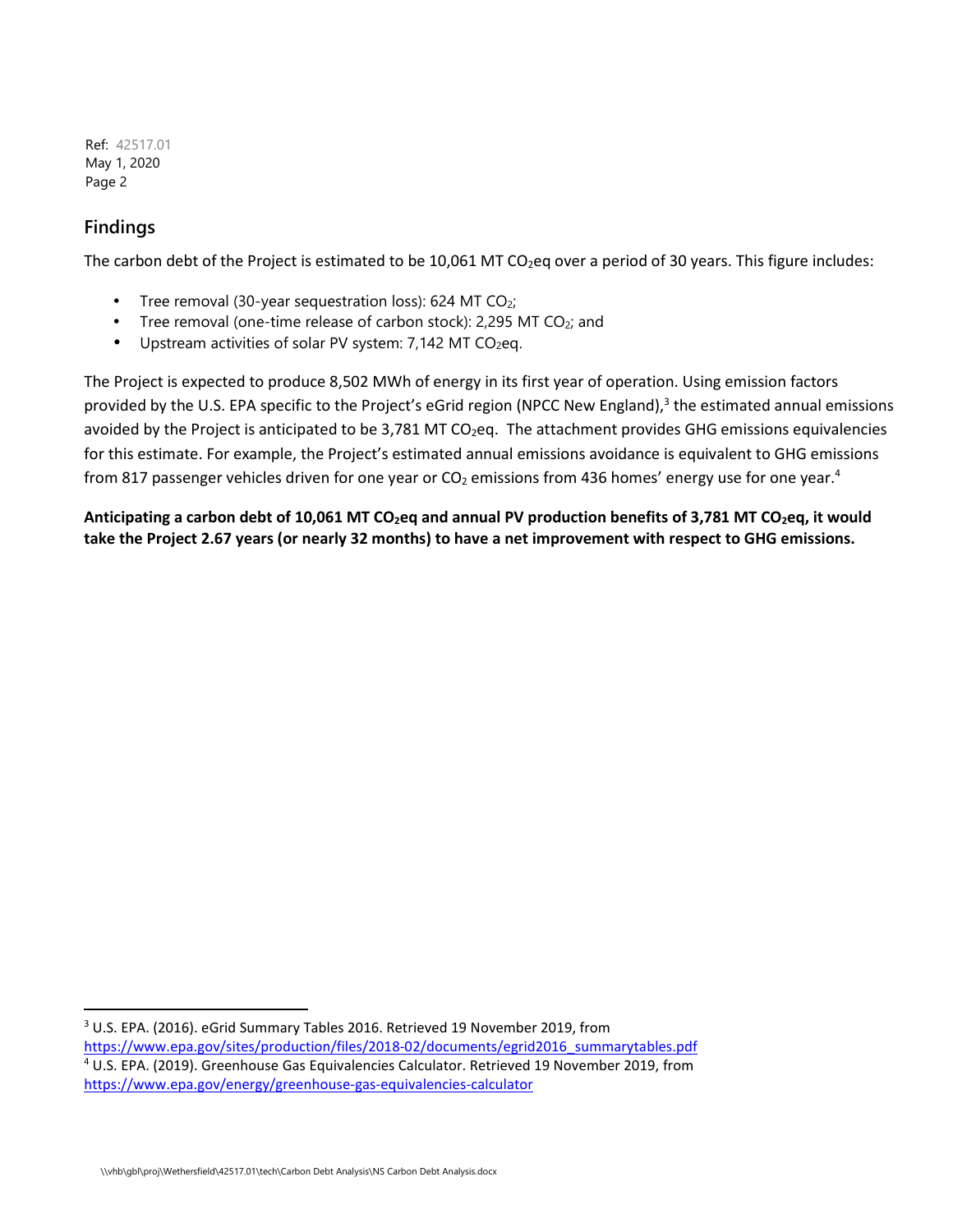# **Equivalency Results**

How are they calculated?

The sum of the greenhouse gas emissions you entered above is of Carbon Dioxide Equivalent. This is equivalent to:



## **Greenhouse gas emissions from**



# $CO<sub>2</sub>$  emissions from

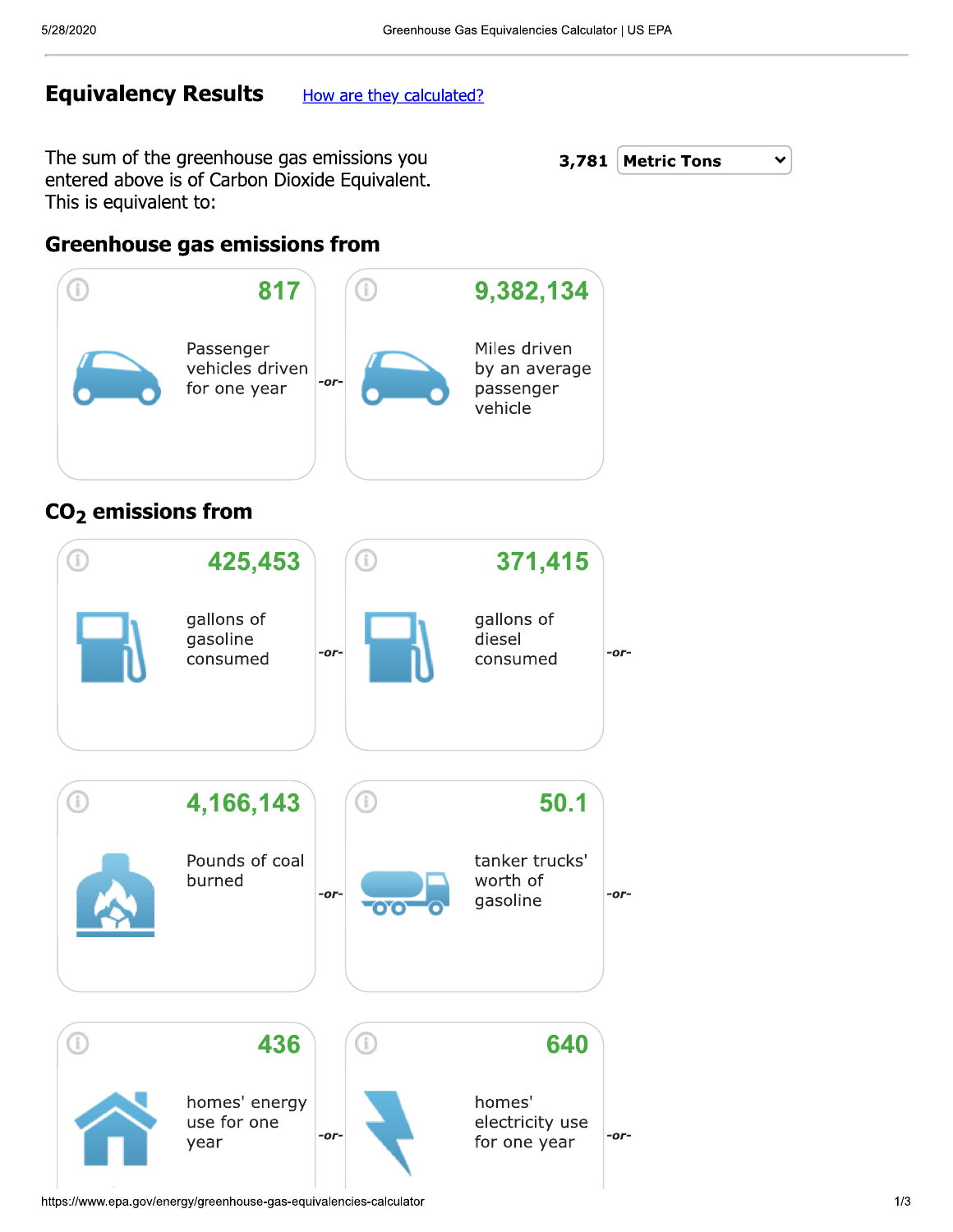

# Greenhouse gas emissions avoided by